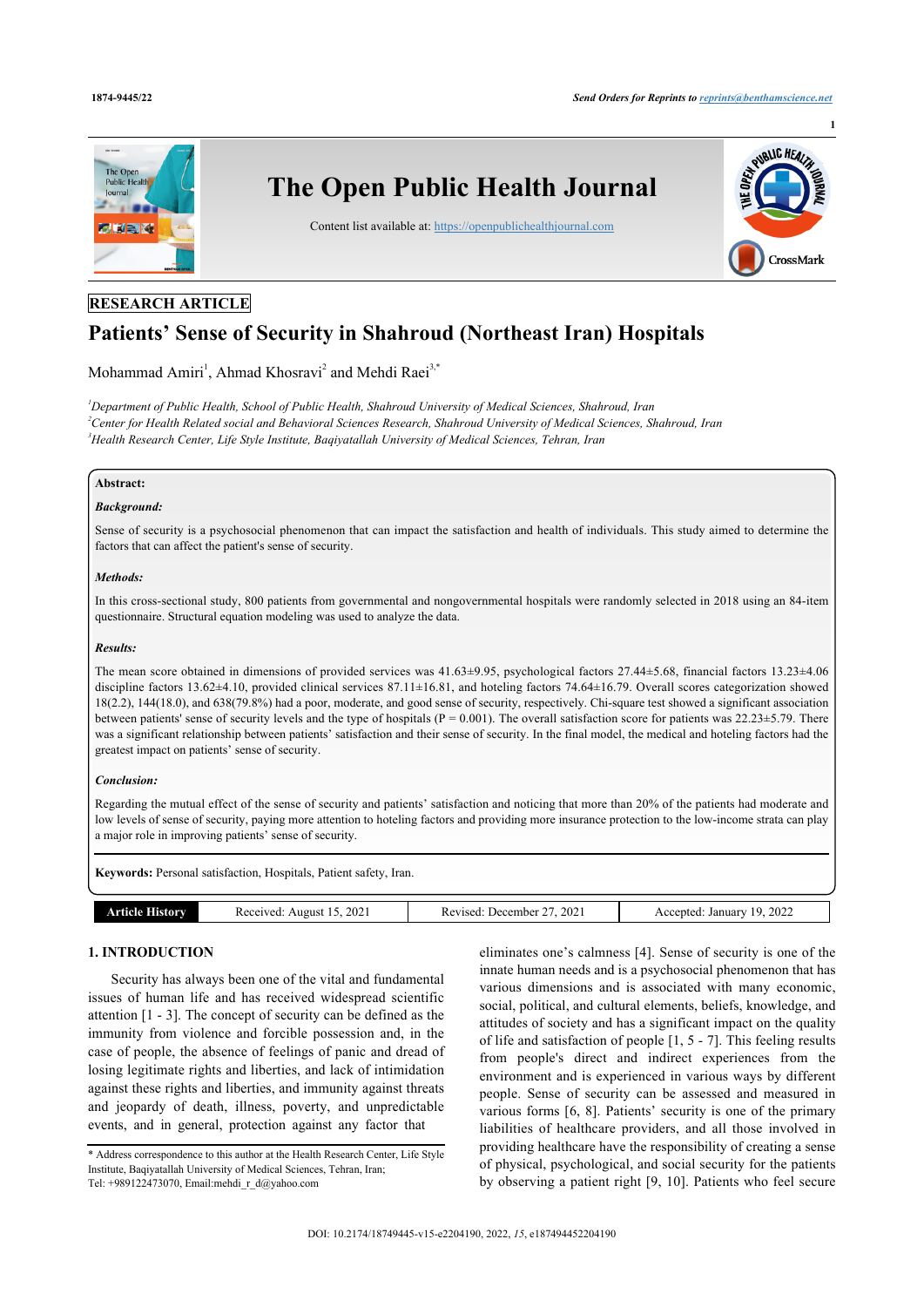are better treated and discharged more quickly, and as a result, the cost of treatment is also reduced [[5,](#page-7-3) [11](#page-7-9) - [13](#page-7-10)]. Clinical and special care accentuate the patients' sense of safety and security since this feeling is associated with the physical and psychological aspects of patients [[6,](#page-7-5) [14\]](#page-7-11). Sense of security as part of the quality assurance is of paramount importance for patients and their families, and it stems from the trust in specialized physicians, timely accession to health care, and the provision of information and awareness on the disease and its treatment by the medical team [[3,](#page-7-1) [12,](#page-7-12) [13,](#page-7-10) [15](#page-7-13) - [20\]](#page-7-14). The results of a study have shown that the sense of security is very effective in providing palliative care and in the recuperation of the patients. Patients who have faith in the personnel and their ability to provide services, for example, recover more quickly [[15\]](#page-7-13). Some studies reported that several factors, including demographic characteristics (such as gender and age), type of diagnosis, access to expert medical staff, access to 24-hour care, trust in the health system, health-related quality of life, sense of security for family and relatives, self-efficacy, amount of stress, severity of symptoms, and the way to deal with it are associated with the feeling of patients' security during the care period [\[2,](#page-7-15) [13](#page-7-10), [17\]](#page-7-16). A study in Iran found that "the presence of a nurse" plays a role in patients' feelings of mental security, with the majority of patients stating that having a nurse at their bedside at all times makes them feel safe [[21\]](#page-7-1). In another study in Sweden, the factors affecting the patient's sense of security in a hospital environment were reported to include a feeling of close and humane relationship with the patient, trust in staff skills in provision of care, trust in observing the charter of patient rights, and access to the physician and treatment team [[22\]](#page-7-17). Results of another study in Iran reported that factors such as patients' awareness of their condition, the availability of nurses, supervision, monitoring the nurses, humane behavior of medical staff, and professional competence of the personnel,bring about patients' relief, and, on the other hand, factors such as patients' physical and psychosocial discomfort due to environmental and financial factors were reported to raise the sense of insecurity in patients[[11](#page-7-9)].Given the importance of the subject and the lack of a study in this area in the city, the present study aimed at determining the factors influencing the patients' sense of security in hospitals in Shahroud in 2018.

# **2. METHODS**

In this cross-sectional study conducted in 2018, 800 patients were selected using a stratified sampling method proportionate to the number of active beds in governmental and non-governmental hospitals in Shahroud, Iran. In order to select the sample size, in the first step, a list of all hospitals was provided. Proportional to the size of active beds in hospitals, we selected 400 patients in Imam Hussein Hospital, 200 in the Bahar Hospital, and 200 in the Khatam al-Anbia (Non-Governmental Hospital).

In the second step, all patients hospitalized between January 2018 and April 2018 completed the questionnaire. The inclusion criteria were being a patient or companion referring to governmental and nongovernmental hospitals and being willing to participate in the study. Patients admitted to Cardiac Care Unit (CCU) and Intensive Care Unit (ICU) wards were not included in the study.

In order to collect the data, the Patients' Sense of Security Questionnaire (PSSQ) was used. Persian version of PSSQ was developed and validated in Iran and Cronbach's alpha reliability was reported to be 89% [[5](#page-7-3)]. In our study, the scale reliability coefficient was 0.97. PSSQ consisted of 11 demographic items and 73 five-point Likert items in 6specific dimensions. The dimension of clinical services provided included nursing factors (11 items), medical factors (7 items), patient rights (3 items), specialized equipment, advanced diagnostic, and therapeutic equipment (2 items). Dimension of hoteling factors included physical factors in the hospital (10 items), patient welfare factors (2 items), companion welfare factors (2 items), environmental factors in the hospital (2 items), sanitation and cleaning (3 items), and standards for beds (3 items) The dimension of provided services included 12 items, the dimension of psychological factors included 8 items, the dimension of financial factors included 4 items, and the dimension of discipline factors also included 4 items. Scores on individual items in each dimension were summed to obtain the dimension's overall score. The higher scores in each dimension indicate the greater impact of the dimension on the patient's sense of security from the respondent's point of view and vice versa. Finally, the scores obtained were categorized based on the Bogardus scale in which earning a score of up to 50% on each dimension represented a low level of security, a score of 50% to 75% represented an average sense of security, and a score above 75% indicated a high level of sense of security. In general, higher scores represented a greater sense of security.

The Patient Satisfaction Questionnaire was used to measure satisfaction [[23](#page-7-18)]. The questionnaire had 13 four-point Likert-type items on the availability of specialized physician, heating and cooling system in the patient's room, the facilities and equipment in the patient's room, the quality of the hospital food, the daily change of patient's clothes and bedcovers, the cleaning and sanitation of different parts of the ward, light of the patient's room, admission, behavior and manners of the nurses, and timely presence of the nurse on the patient's bedside. The answers to items ranged from completely satisfied to satisfied, fairly dissatisfied, and completely dissatisfied. Finally, the scores obtained from this scale were also divided according to the Bogardus scale so that earning a score of 50% indicated low satisfaction, a score of 50% to 75% indicated moderate satisfaction, and above 75% indicated high satisfaction [\[23](#page-7-18)].

A trained research assistant (not a member of the treatment team) administered the questions to the patients in the last treatment session so that the patients themselves would complete them to the extent possible. In the case of patients of low age, a questionnaire was completed by the companion, and for the illiterate or low literacy patients, the assistant interviewed the patients to complete the questionnaire.

In this study, all the principles of the Declaration of Helsinki were considered. The questionnaires were completed anonymously and participation in the study was voluntary. After obtaining oral informed consent from the volunteers, the study was conducted. In addition, this proposal of the study was approved by the Medical Research Ethics Committee of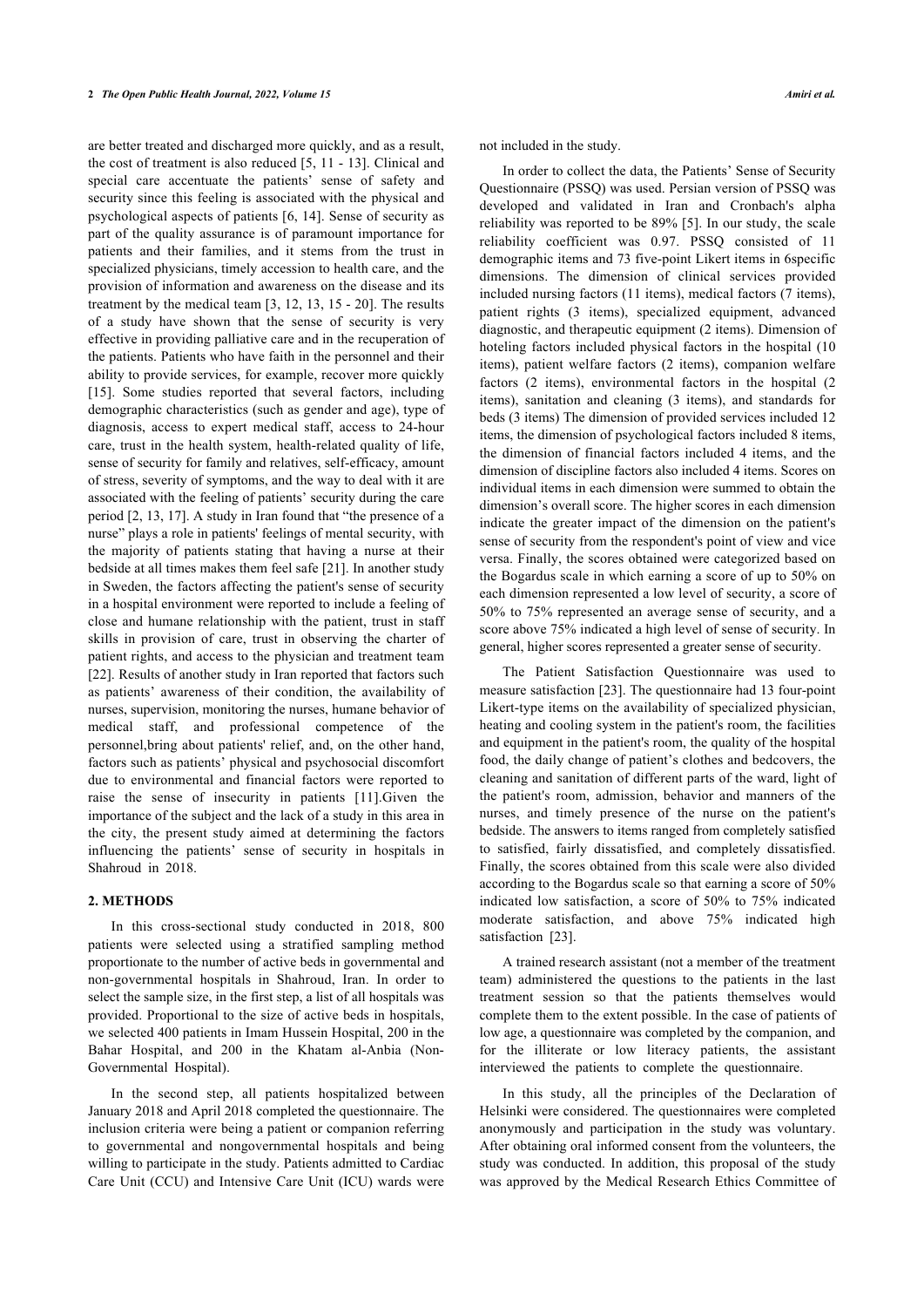the Shahroud University of Medical Sciences (IR.SHMU.REC.1396.28).

The collected data were entered into SPSS 16 software and analyzed through t-test, chi-square, Pearson correlation coefficient, and Structural Equation Modeling (SEM). The significance level in all tests was set at 0.05.

# **3. RESULTS**

Most of the inpatients were women and married people. The mean score of the overall sense of security in the hospitals under study was  $257.66 \pm 48.59$  and was high. The mean score of sense of security in governmental hospitals was  $256.24 \pm$ 51.0 and in the non-governmental sector was  $261.93 \pm 38.19$ . Mean score and frequency distribution of sense of security dimensions and satisfaction levels in the hospitals under study are displayed in Table **[1](#page-2-0)**.

According to the findings in Table**1**, the highest

percentage of high sense of security belonged to the clinical services provided (86.9%), medical factors (82.1%), nursing factors (78.3%) and the lowest percentage of sense of security belonged to companions' welfare factors (25.5%), patient welfare factors (44.8%), and financial factors (52.9%). Overall scores categorization showed 18(2.2), 144(18.0), and 638(79.8%) had poor, moderate, and good sense of security, respectively.

Results of the Chi-square test showed significant differences (P≤0.05) between governmental and nongovernmental hospitals in terms of nursing factors, medical factors, specialized equipment and advanced diagnostic therapy, patient welfare factors, companion's welfare factors, hospital environmental factor, sanitation and cleaning, provided services, financial factors, discipline factors, clinical services provided, hoteling facto[rs](#page-2-1), overall sense of security, and satisfaction of patients (Table **2**).

<span id="page-2-0"></span>

|  |  | Table 1. Mean and frequency distribution of sense of security dimensions and satisfaction levels in the hospitals under study. |  |
|--|--|--------------------------------------------------------------------------------------------------------------------------------|--|
|  |  |                                                                                                                                |  |

| <b>Variables</b>                                                     |                   | <b>Mean±SD</b><br>Status $(N\frac{9}{6})$ |                                 |                       |
|----------------------------------------------------------------------|-------------------|-------------------------------------------|---------------------------------|-----------------------|
|                                                                      |                   | Low                                       | <b>Moderate</b>                 | <b>High</b>           |
| Nursing factors                                                      | $40.91 \pm 9.10$  | 34(4.3)                                   |                                 | $140(17.5)$ 626(78.3) |
| Medical factors                                                      | 27.48±5.7         | 24(3)                                     | $119(14.9)$ 657(82.1)           |                       |
| Patient rights                                                       | $11.21 \pm 2.62$  | 39(4.9)                                   | 185(23.1)                       | 576(72)               |
| Specialized equipment and advanced diagnostic, therapeutic equipment | $7.52 \pm 1.98$   | 64(8)                                     | $222(27.8)$ 514(64.3)           |                       |
| physical factors in the hospital                                     | 34.42±7.51        | 24(3)                                     | 234(29.3) 542(67.8)             |                       |
| patient welfare factors                                              | $6.28 \pm 2.34$   |                                           | 187(23.4) 255(31.9) 358(44.8)   |                       |
| Companion welfare factors                                            | $5.13 \pm 2.51$   |                                           | 359(44.9) 237(29.6) 204(25.5)   |                       |
| Environmental factors in the hospital                                | $7.18 \pm 2.08$   | 95(11.9)                                  | $244(30.5)$ 461(57.6)           |                       |
| Sanitation and cleaning                                              | $10.71 \pm 3.42$  |                                           | 119(14.9) 179(22.4) 502(62.8)   |                       |
| Standards for beds                                                   | $10.93 \pm 2.98$  | 73(9.1)                                   | 176(22)                         | 551(68.9)             |
| Services provided                                                    | 41.63±9.95        | 42(5.3)                                   | $229(28.6)$ 529(66.1)           |                       |
| Psychological factors                                                | $27.44 \pm 5.68$  | 23(2.9)                                   | $237(29.6)$ 540(67.5)           |                       |
| Financial factors                                                    | $13.23 \pm 4.06$  |                                           | 125(15.6) 252(31.5) 423(52.9)   |                       |
| Discipline factors                                                   | $13.62 \pm 4.10$  | 94(11.8)                                  | 256(32)                         | 529(66.1)             |
| Clinical factors provided                                            | $87.11 \pm 16.81$ | 16(2)                                     | 89(11.1)                        | 695(86.9)             |
| Hoteling factors                                                     | 74.64±16.79       | 44(5.5)                                   |                                 | 197(24.6) 559(69.9)   |
| Overall sense of security                                            | 257.66±48.59      | 18(2.2)                                   | $144(18.0)$ 638(79.8)           |                       |
| Overall satisfaction                                                 | $22.23 \pm 5.79$  |                                           | $169(21.1)$ 440(55.0) 191(23.9) |                       |

# <span id="page-2-1"></span>**Table 2. Frequency distribution of different dimensions in terms of governmental and non-governmental.**

|                     | <b>Hospitals</b> |         |                |                       |                     |   |  |
|---------------------|------------------|---------|----------------|-----------------------|---------------------|---|--|
| Dimensions/hospital |                  |         | Status $(\% )$ |                       |                     |   |  |
|                     |                  | Low     | Moderatel      | High                  | $\mathbf{v}^*$<br>v | P |  |
| Nursing factors     |                  |         |                |                       |                     |   |  |
|                     | Governmental     | 33(5.5) |                | $116(19.3)$ 451(75.2) |                     |   |  |
|                     | Non-governmental | 1(0.5)  | 24(12)         | 175(87.5)             | 16.35 0.001         |   |  |
| Medical factors     |                  |         |                |                       |                     |   |  |
|                     | Governmental     | 22(3.7) | 102(17)        | 476(79.3)             | 13.12 0.001         |   |  |
|                     | Non-governmental | 2(1)    | 17(8.5)        | 181(90.5)             |                     |   |  |
| Patient rights      |                  |         |                |                       |                     |   |  |
|                     | Governmental     | 34(5.7) | 144(24)        | 422(70.3)             | 0.090<br>4.81       |   |  |
|                     | Non-governmental | 5(2.5)  | 41(20.5)       | 154(77)               |                     |   |  |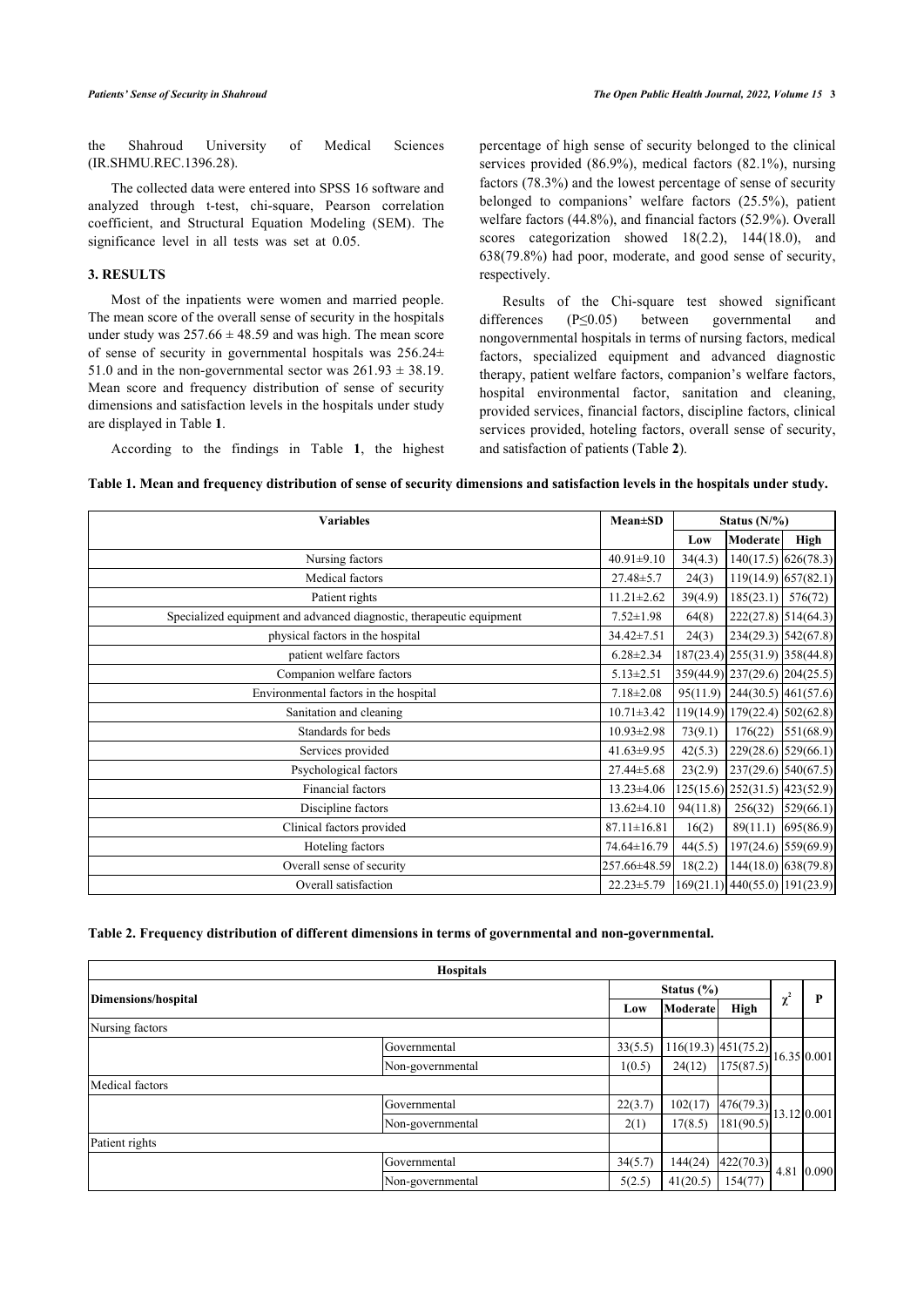#### **4** *The Open Public Health Journal, 2022, Volume 15 Amiri et al.*

*(Table 2) contd.....*

|                                                                      | <b>Hospitals</b> |          |                                 |                       |             |              |
|----------------------------------------------------------------------|------------------|----------|---------------------------------|-----------------------|-------------|--------------|
| <b>Dimensions/hospital</b>                                           |                  |          | Status (%)                      |                       |             | P            |
|                                                                      |                  | Low      | Moderate                        | <b>High</b>           | $\chi^2$    |              |
| Specialized equipment and advanced diagnostic, therapeutic equipment |                  |          |                                 |                       |             |              |
|                                                                      | Governmental     | 58(9.7)  | 168(28)                         | 374(62.3)             |             | $9.76$ 0.008 |
|                                                                      | Non-governmental | 6(3)     | 54(27)                          | 140(70)               |             |              |
| Physical factors in the hospital                                     |                  |          |                                 |                       |             |              |
|                                                                      | Governmental     | 19(3.2)  | 173(28.8)                       | 408(68)               |             | $0.387$ 0.82 |
|                                                                      | Non-governmental | 5(2.5)   | 61(30.5)                        | 134(67)               |             |              |
| Patient welfare factors                                              |                  |          |                                 |                       |             |              |
|                                                                      | Governmental     |          | 164(27.3) 197(32.8) 239(39.8)   |                       | 29.74 0.001 |              |
|                                                                      | Non-governmental | 23(11.5) | 58(29)                          | 119(59.5)             |             |              |
| Companion welfare factors                                            |                  |          |                                 |                       |             |              |
|                                                                      | Governmental     | 294(49)  |                                 | 161(26.8) 145(24.2)   |             | 17.09 0.001  |
|                                                                      | Non-governmental | 65(32.5) | 76(38)                          | 59(29.5)              |             |              |
| Environmental factors in the hospital                                |                  |          |                                 |                       |             |              |
|                                                                      | Governmental     | 84(14)   | 201(35.5) 315(52.5)             |                       | 27.15 0.001 |              |
|                                                                      | Non-governmental | 11(5.5)  | 43(21.5)                        | 146(73)               |             |              |
| Sanitation and cleaning                                              |                  |          |                                 |                       |             |              |
|                                                                      | Governmental     |          | $101(16.8)$ 134(22.3) 365(60.8) |                       | 7.60        |              |
|                                                                      | Non-governmental | 18(9)    | $145(22.5)$ 137(68.5)           |                       |             | 0.02         |
| Standards for beds                                                   |                  |          |                                 |                       |             |              |
|                                                                      | Governmental     | 58(9.7)  | 126(21)                         | 416(69.3)             | 1.94        |              |
|                                                                      | Non-governmental | 15(7.5)  | 50(25)                          | 135(67.5)             |             | 0.38         |
| Services provided                                                    |                  |          |                                 |                       |             |              |
|                                                                      | Governmental     | 39(6.5)  | 187(31.2) 374(62.3)             |                       |             | 17.78 0.001  |
|                                                                      | Non-governmental | 3(1.5)   | 42(21)                          | 155(77.5)             |             |              |
| Psychological factors                                                |                  |          |                                 |                       |             |              |
|                                                                      | Governmental     | 20(3.3)  | $170(28.3)$ 410(68.3)           |                       |             |              |
|                                                                      | Non-governmental | 3(1.5)   | 67(33.5)                        | 130(65)               | 3.35        | 0.19         |
| Financial factors                                                    |                  |          |                                 |                       |             |              |
|                                                                      | Governmental     |          | 105(17.5) 197(32.8) 298(49.7)   |                       |             |              |
|                                                                      | Non-governmental | 20(10)   |                                 | $55(27.5)$ 125(62.5)  |             | 11.43 0.003  |
| Discipline factors                                                   |                  |          |                                 |                       |             |              |
|                                                                      | Governmental     | 78(13)   | 175(29.2) 347(57.8)             |                       |             |              |
|                                                                      | Non-governmental | 16(8)    |                                 | $81(40.5)$ 103(51.5)  |             | 10.28 0.006  |
| Clinical factors provided                                            |                  |          |                                 |                       |             |              |
|                                                                      | Governmental     | 15(2.5)  | 80(13.3)                        | 505(84.2)             |             |              |
|                                                                      | Non-governmental | 1(0.5)   | 9(4.5)                          | 190(95)               |             | 15.55 0.001  |
| Hoteling factors                                                     |                  |          |                                 |                       |             |              |
|                                                                      | Governmental     | 39(6.5)  | 153(25.5)                       | 408(68)               |             | 0.04         |
|                                                                      | Non-governmental | 5(2.5)   | 44(22)                          | 151(75.5)             | 6.32        |              |
| Overall sense of security                                            |                  |          |                                 |                       |             |              |
|                                                                      | Governmental     | 17(2.8)  |                                 | $122(20.3)$ 461(76.8) |             |              |
|                                                                      | Non-governmental | 1(0.5)   | 22(11)                          | 177(88.5)             |             | 13.45 0.001  |
| Overall satisfaction                                                 |                  |          |                                 |                       |             |              |
|                                                                      | Governmental     |          | 133(22.2) 309(51.5) 158(26.3)   |                       |             |              |
|                                                                      | Non-governmental | 36(18)   | $131(65.5)$ 33(16.5)            |                       |             | 12.65 0.002  |
|                                                                      |                  |          |                                 |                       |             |              |

The mean score of sense of security in governmental hospitals was  $256.24 \pm 51.54$  and in the non-governmental sector was  $261.93 \pm 38.19$ . The mean difference between the two hospital groups was not significant.

In a univariate analysis using the Chi-square test showed a significant association between patients' sense of security levels and the type of hospitals ( $P = 0.001$ ), so that sense of security was higher among patients in nongovernmental hospitals (Table **[2](#page-2-1)**). The results of the study in Table **[3](#page-4-0)** showed there was a significant relationship between the sense of security and the level of education of patients ( $P = 0.045$ ), patients' occupation ( $P = 0.003$ ), place of residence osf the patients ( $P = 0.004$ ), type of patient insurance ( $P = 0.001$ ), and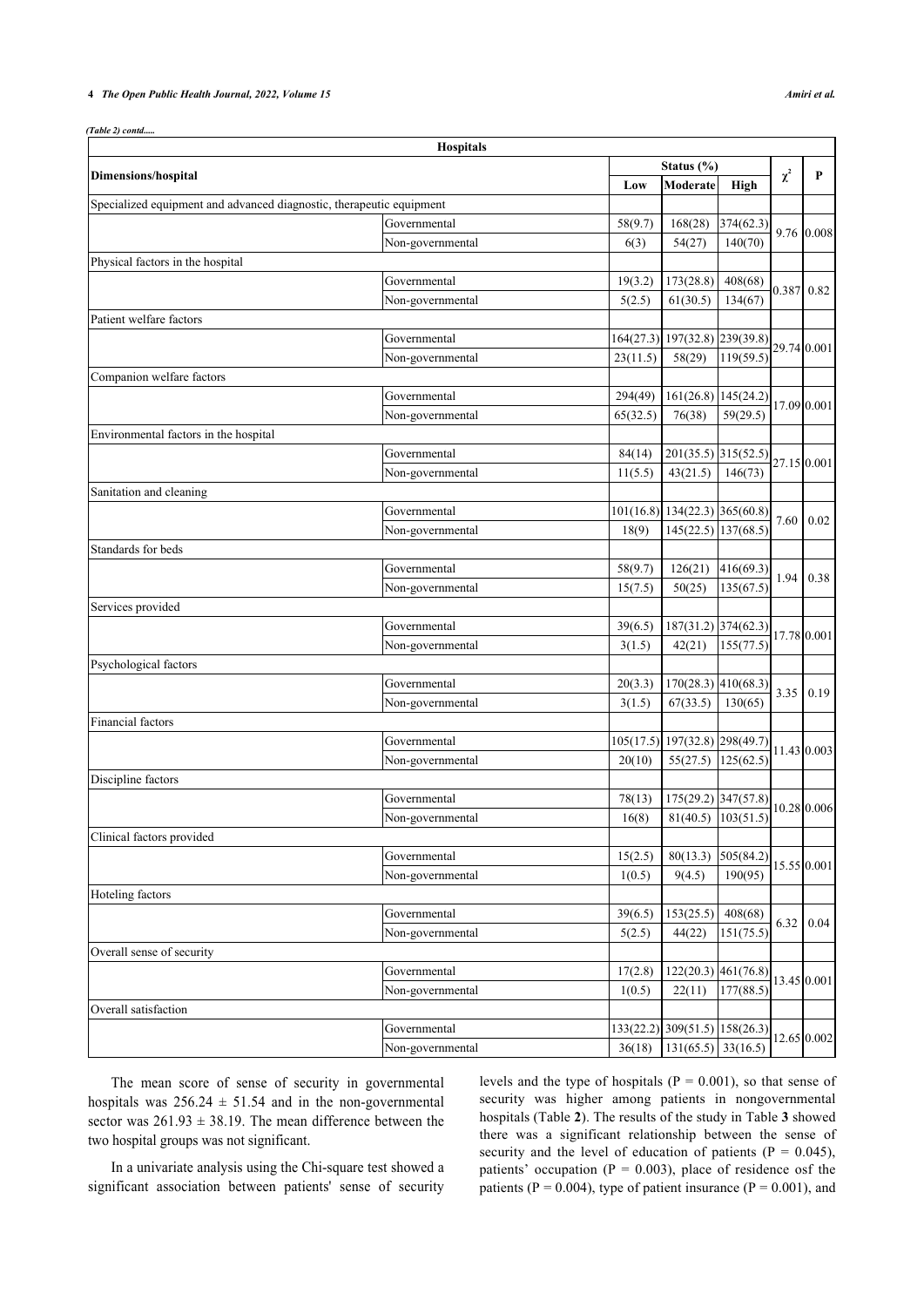economic status of patients (Table**3**). According to the findings in Table**3**, there was no significant relationship between patients' gender, marital status, age, place of referral, and their sense of security ( $P \ge 0.05$ ).

# <span id="page-4-0"></span>**Table 3. Univariate relationship between the sense of security levels and demographic variables.**

<span id="page-4-1"></span>

| Variable                 |                                 |         | Sense of security levels; N (%) |             |          |         |  |
|--------------------------|---------------------------------|---------|---------------------------------|-------------|----------|---------|--|
|                          |                                 | Low     | Moderate                        | <b>High</b> | $\chi^2$ | P-value |  |
| Gender                   |                                 |         |                                 |             |          |         |  |
| Female                   |                                 | 12(2.2) | 96(17.4)                        | 444(80.4)   |          |         |  |
| Male                     |                                 | 6(2.4)  | 48(19.4)                        | 194(78.2)   | 0.517    | 0.77    |  |
| <b>Marital</b> status    |                                 |         |                                 |             |          |         |  |
| Single                   |                                 | 3(2.7)  | 23(20.7)                        | 85(76.6)    | 0.81     | 0.67    |  |
| Married                  |                                 | 15(2.2) | 121(17.6)                       | 553(80.3)   |          |         |  |
| <b>Educational level</b> |                                 |         |                                 |             |          |         |  |
| Illiterate               |                                 | 5(2.9)  | 25(14.4)                        | 144(82.8)   |          |         |  |
|                          | Below high school diploma       | 2(0.8)  | 43(16.5)                        | 216(82.7)   |          |         |  |
|                          | High school diploma             | 5(2.5)  | 41(20.6)                        | 153(76.9)   | 15.80    | 0.045   |  |
| Bachelor's degree        |                                 | 6(4.4)  | 24(17.8)                        | 105(77.8)   |          |         |  |
|                          | Master's degree and higher      | 0(0)    | 11(35.5)                        | 20(64.5)    |          |         |  |
| Patients age             |                                 |         |                                 |             |          |         |  |
| Less than 20 years       |                                 | 1(2.2)  | 9(19.6)                         | 36(78.3)    |          |         |  |
| $20-29$ years            |                                 | 5(2.6)  | 29(14.9)                        | 161(82.6)   |          |         |  |
| 30-39 years              |                                 | 5(3.2)  | 28(17.8)                        | 124(79)     | 11.37    | 0.182   |  |
| 40-49 years              |                                 | 1(0.9)  | 32(28.1)                        | 81(71.1)    |          |         |  |
| Over 50                  |                                 | 6(2.1)  | 46(16)                          | 236(81.9)   |          |         |  |
| Patients job             |                                 |         |                                 |             |          |         |  |
| Unemployed               |                                 | 10(3.6) | 46(16.8)                        | 218(79.6)   |          | 0.003   |  |
| Employed                 |                                 | 5(2.4)  | 53(25.7)                        | 148(71.8)   |          |         |  |
| Retired                  |                                 | 1(1.1)  | 13(13.7)                        | 81(85.2)    | 23.35    |         |  |
| Housewife                |                                 | 1(0.5)  | 31(14.2)                        | 186(85.3)   |          |         |  |
| University student       |                                 | 1(14.3) | 1(14.3)                         | 5(71.4)     |          |         |  |
| Place of residence       |                                 |         |                                 |             |          |         |  |
| City                     |                                 | 18(3)   | 118(19.6)                       | 466(77.4)   |          |         |  |
| Village                  |                                 | 0(0)    | 26(13.1)                        | 172(86.9)   | 11.06    | 0.004   |  |
| Type of insurance        |                                 |         |                                 |             |          |         |  |
| No insurance             |                                 | 3(18.8) | 2(12.5)                         | 11(68.8)    |          |         |  |
| Private insurance        |                                 | 1(33.3) | 0(0)                            | 2(66.7)     |          |         |  |
| Self-paid insurance      |                                 | 0(0)    | 5(50)                           | 5(50)       |          |         |  |
|                          | Government employees' insurance | 1(0.6)  | 28(17.4)                        | 132(82)     |          |         |  |
|                          | Social security insurance       | 10(2.3) | 84(19)                          | 349(78.8)   | 52.73    | 0.001   |  |
|                          | Supplementary insurance         | 0(0)    | 4(11.4)                         | 31(88.6)    |          |         |  |
| Health insurance         |                                 | 2(5.6)  | 10(27.8)                        | 24(66.7)    |          |         |  |
| Others                   |                                 | 1(1)    | 11(11.5)                        | 84(87.5)    |          |         |  |
|                          | Economic status of the family   |         |                                 |             |          |         |  |
| $\leq100$ \$             |                                 | 1(0.8)  | 19(14.3)                        | 113(85)     |          |         |  |
| 100-150\$                |                                 | 1(1.2)  | 13(15.3)                        | 71(83.5)    |          |         |  |
| 150-300\$                |                                 | 4(1.9)  | 39(18.3)                        | 170(79.8)   | 14.46    | 0.07    |  |
| $\geq 300$ \$            |                                 | 3(1.4)  | 39(18.7)                        | 167(79.9)   |          |         |  |
| No income                |                                 | 9(5.6)  | 34(21.3)                        | 117(73.1)   |          |         |  |
|                          | Referred to the hospital by     |         |                                 |             |          |         |  |
| Physician                |                                 | 7(2)    | 66(19)                          | 274(79)     |          |         |  |
| Emergency Ward           |                                 | 9(3)    | 61(20.5)                        | 227(76.4)   |          |         |  |
| Healthcare center        |                                 | 0(0)    | 9(19.1)                         | 38(80.9)    | 12.33    | 0.055   |  |
| Other                    |                                 | 2(1.8)  | 8(7.3)                          | 99(90.8)    |          |         |  |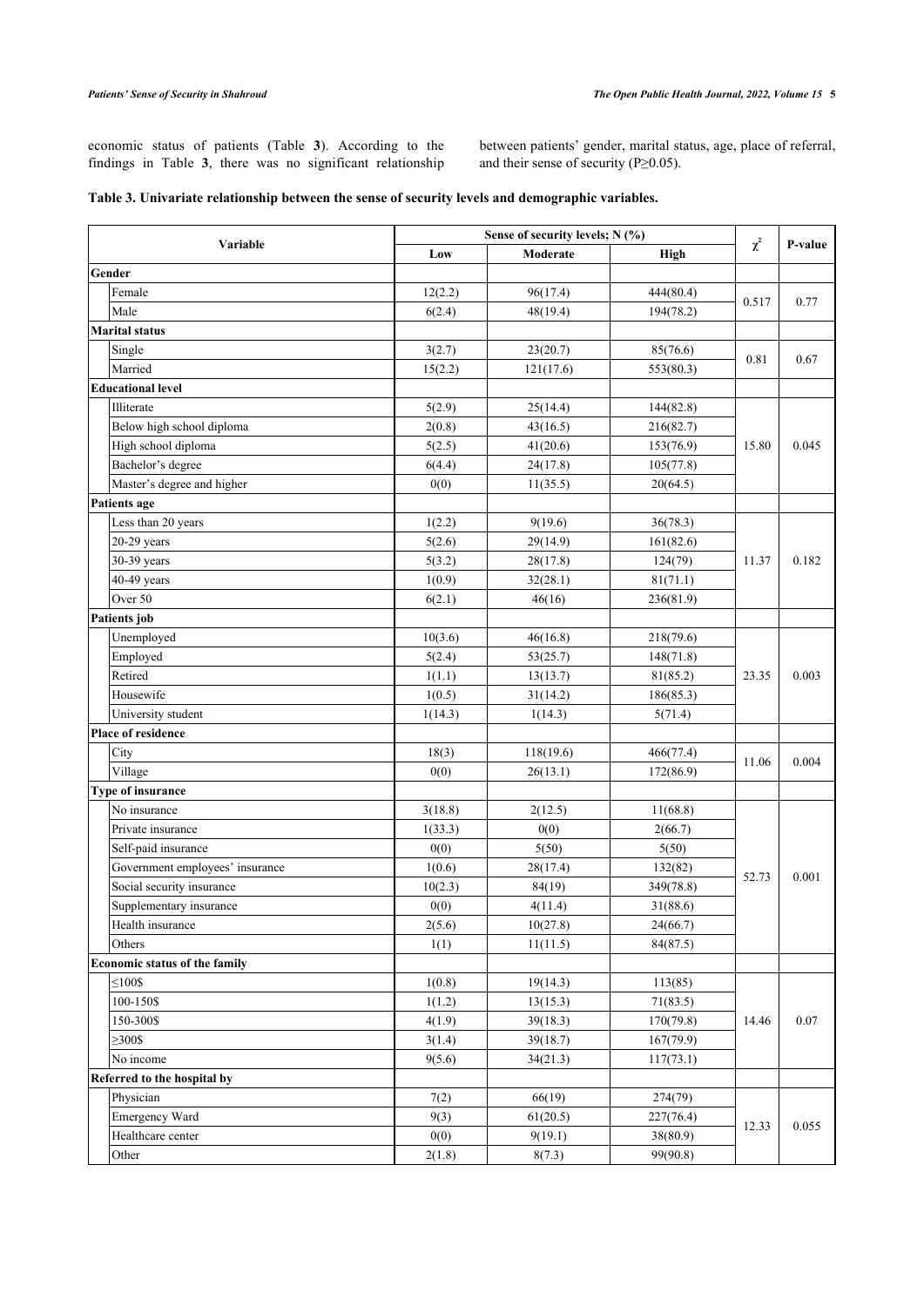

**Fig. (1).** Relationship between predictor's variables and satisfaction with the sense of security.

NF=Nursing Factors; MF=Medical Factors; PR=Patient Rights; SEADTE=Specialized Equipment and Advanced Diagnostic, Therapeutic Equipment; PFH= Physical Factors in the Hospital; PWF= Patient Welfare Factors; CWF= Companion Welfare Factors; EFH= Environmental Factors in the Hospital; SC= Sanitation and Cleaning; SB= Standards for Beds; SP= Services Provided; PF= Psychological Factors; FF= Financial Factors; DF= Discipline Factors; OSS= Overall Sense of Security; OS= Overall Satisfaction;

In the conceptual design of the Structural Equation Modeling, Fig. (**[1](#page-4-1)**) depicts the relationship between predictor variables and satisfaction with the sense of security as the latent variable (SEM).The results show that the satisfaction score has a reverse effect on the sense of security score. The most important factors affecting the patients' satisfaction scores were hospital type and income level. The satisfaction score for nongovernmental hospitals was lower than that of government hospitals. Meanwhile, there was a direct relationship between the level of income and the education of patients with their satisfaction. The factors influencing the patient's sense of security included satisfaction, place of residence (the villagers had a higher sense of security), gender, and marital status.

#### **4. DISCUSSION**

Most of the hospitalized patients were women and married people. This finding is consistent with the findings of other studies in this regard [[2,](#page-7-15) [5](#page-7-3) - [7](#page-7-4), [15](#page-7-13), [17](#page-7-16)]. There was a significant relationship between the satisfaction of patients and their education, which is in line with the results of some studies [\[24](#page-7-19), [25\]](#page-7-20).

A significant relationship was also observed between the satisfaction of patients and the type of the hospital. Patient satisfaction was moderate in governmental and nongovernmental hospitals. This is consistent with the findings of some studies [[26](#page-7-21), [27](#page-7-22)]. Patients' satisfaction in some hospitals was higher than those found in the present study [[24](#page-7-19), [28](#page-7-23) - [33](#page-8-0)],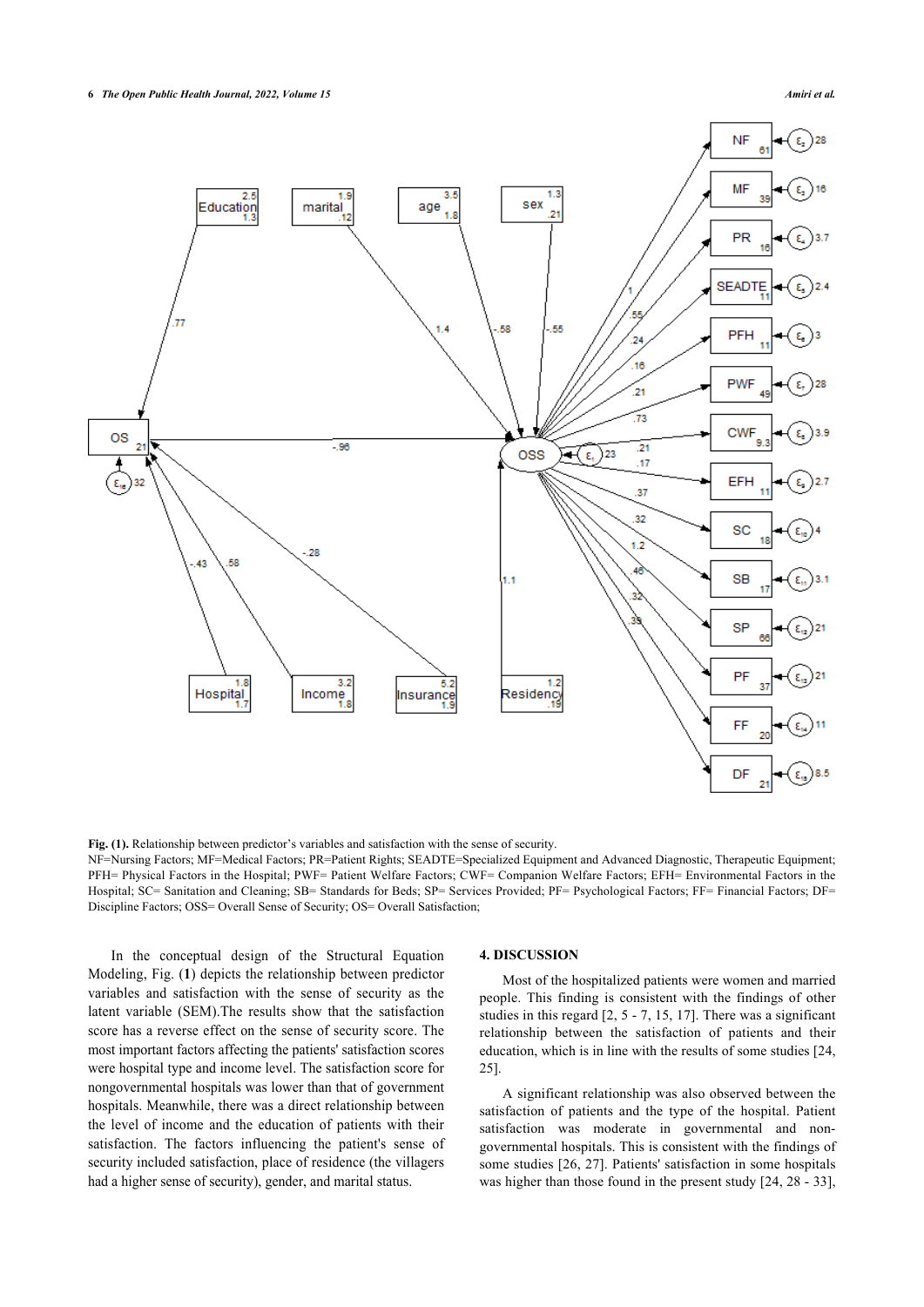Moreover, there was a significant relationship between the satisfaction of patients and their economic status. Some studies also reported such a relationship between the above factors and satisfaction, which is consistent with the current results [\[36](#page-8-3)]. In another study, the demographic characteristics of patients had no significant effect on satisfaction [\[37](#page-8-4)]. Awareness of hospital managers of the factors affecting patient satisfaction can lead to high-quality services to patients.

The mean score of sense of security in public hospitals was 256.24± 51.54 and in the non-governmental sector, it was  $261.93 \pm 38.19$ . There was a significant relationship between the sense of security and the type of hospital. This is consistent with the results of some studies [\[6,](#page-7-5) [15](#page-7-13)].

In both governmental and nongovernmental hospitals, 79.8% of the patients had a high level of sense of security. The score of sense of security in the studied hospitals was high. Some studies in Iran have reported a moderate mean score of sense of security that is not consistent with the results of the present study [[6](#page-7-5), [38](#page-8-5) - [40](#page-8-6)].

The most important demographic factors affecting the patient's sense of security were satisfaction, place of residence (the residents of villages had a higher sense of security), gender, and marital status. These findings have been confirmed in some other studies [[2](#page-7-15), [13,](#page-7-10) [15\]](#page-7-13), but they are not consistent with the results of some others [\[7](#page-7-4), [14](#page-7-11)]. There was no significant relationship between marital status and sense of security. However, some studies showed a relationship between marital status and sense of security [\[39](#page-8-7)], which is not consistent with the current results. There was no significant relationship between age and sense of security. In some studies, on the other hand, a relationship between age and sense of security has been found [\[14](#page-7-11), [15](#page-7-13)], which does not agree with the recent results. There was a significant relationship between education, occupation, economic status, and patients' place of residence and their sense of security, part of which is in line with the findings of studies conducted in Iran and the world [[2](#page-7-15), [3](#page-7-1), [15,](#page-7-13) [39](#page-8-7)]. Perhaps one of the reasons for the higher sense of security among villagers is that more attention has been paid to this vulnerable stratum in the Health Reform Plan so that they have good insurance coverage and pay a lower cost for receiving the services. This may indicate that some demographic characteristics can be considered as a small but important measure in predicting patients' sense of security.

The highest percentage of a high sense of security belonged to medical factors (82.1%) and nursing factors (78.3%). Accuracy in diagnosis, care in diagnosis, physician's establishing of communication with the patient, timely presence of the doctor at the patient's bedside when needed, respect for the patient, and good behavior of the physician are among the most important medical factors, and the supervision

and monitoring of the patient by the nurse, the presence of a morally and technically trained nurse with an appropriate appearance and dress, good behavior of the nurse, timely presence of the nurse on patient's bedside at the time of need, skill, speed and accuracy of the nurse in doing things, guiding the patient on the disease and medications are among the most important nursing factors, which are not consistent with the results of some studies [[21,](#page-7-1) [41](#page-8-8) - [43\]](#page-8-9).

Most of the factors that reduced the patient's sense of security belonged to the companion's welfare factors  $(25.5\%)$ , patient's welfare factors (44.8%), and financial factors (52.9%). From the perspective of patients, the availability of suitable welfare facilities for patients' companions and a comfortable and safe environment for admission play an important role in maintaining the health and recuperation of the patients and in their feelings of relaxation, and if for any reason, such a situation can not be provided, patients will be agitated. It seems that the physical environment and specialized care are the most important issues in patient's sense of security and satisfying Iranian patients.

The main limitation of this study is cross sectional study design and limitation in the hospital number for evaluation.

# **CONCLUSION**

The factors influencing the patient's sense of security were satisfaction, place of residence, gender, and marital status. Among the 14 dimensions related to patient's sense of security questionnaire, the companion's welfare factors, patient's welfare factors, and financial factors had the lowest percent frequency in a high level of patients' sense of security status. Considering the mutual and negative impact of patients' satisfaction on the sense of security and noticing that more than 20% of patients in governmental hospitals had moderate and low levels of sense of security, paying more attention to some dimensions of it, including hoteling factors, such as improvement of the patient's and their companions' welfare facilities, improvement of sanitation and cleaning, and the improvement of the standards of beds for admission and providing more insurance protection of low-income strata can improve the patient's sense of security.

# **ETHICS APPROVAL AND CONSENT TO PARTICIPATE**

This study was approved by the Ethics Committee of Shahroud University of Medical Sciences, Iran, with the code of IR.SHMU.REC.1396.28.

# **HUMAN AND ANIMAL RIGHTS**

No animals were used in this research. All human research procedures followed were in accordance with the ethical standards of the committee responsible for human experimentation (institutional and national), and with the Helsinki Declaration of 1975, as revised in 2013.

# **STANDARDS OF REPORTING**

STROBE guidelines and methodologies were followed in this study.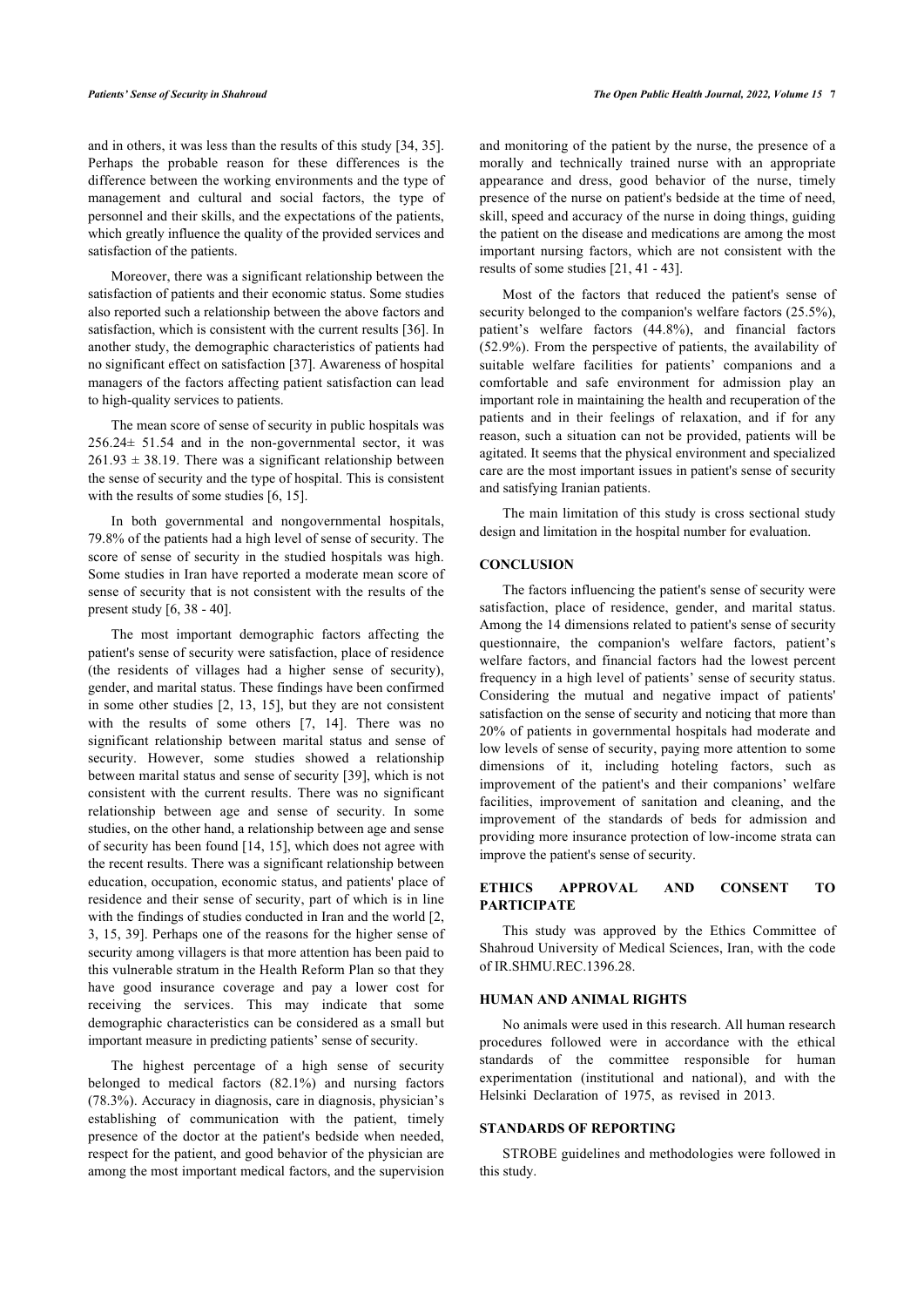# **CONSENT FOR PUBLICATION**

<span id="page-7-11"></span>Written informed consent was obtained from each participant prior to the study.

#### <span id="page-7-13"></span>**CONFLICT OF INTEREST**

The authors have no conflict of interest to declare.

# **FUNDING**

None.

#### **AVAILABILITY OF DATA AND MATERIALS**

<span id="page-7-16"></span>The raw data and materials used to support the findings of this study are available from the corresponding author upon request.

# **ACKNOWLEDGEMENTS**

Declared none.

# <span id="page-7-0"></span>**REFERENCES**

- [1] Krevers B, Milberg A. The instrument 'sense of security in care- patients' evaluation': its development and presentation. Psychooncology 2014; 23(8): 914-20. [\[http://dx.doi.org/10.1002/pon.3502](http://dx.doi.org/10.1002/pon.3502)] [PMID: [24677414](http://www.ncbi.nlm.nih.gov/pubmed/24677414)]
- <span id="page-7-15"></span><span id="page-7-14"></span>[2] Milberg A, Friedrichsen M, Jakobsson M, *et al.* Patients' sense of security during palliative care-what are the influencing factors? J Pain Symptom Manage 2014; 48(1): 45-55. [\[http://dx.doi.org/10.1016/j.jpainsymman.2013.08.021\]](http://dx.doi.org/10.1016/j.jpainsymman.2013.08.021) [PMID: [24801659\]](http://www.ncbi.nlm.nih.gov/pubmed/24801659)
- <span id="page-7-1"></span>[3] Goldschmidt D, Schmidt L, Krasnik A, Christensen U, Groenvold M. Expectations to and evaluation of a palliative home-care team as seen by patients and carers. Support Care Cancer 2006; 14(12): 1232-40. [\[http://dx.doi.org/10.1007/s00520-006-0082-1](http://dx.doi.org/10.1007/s00520-006-0082-1)] [PMID: [16703333\]](http://www.ncbi.nlm.nih.gov/pubmed/16703333)
- <span id="page-7-17"></span><span id="page-7-2"></span>[4] Krause K. Critical theory and security studies: the research programme of critical security studies. Cooperation and conflict. Coop Confl 1998; 33(3): 298-333.

[\[http://dx.doi.org/10.1177/0010836798033003004\]](http://dx.doi.org/10.1177/0010836798033003004)

- <span id="page-7-19"></span><span id="page-7-18"></span><span id="page-7-3"></span>[5] Nadighara AA, Abedi G, Abedi E, Rostami F. Designing and validating a scale to measure the sense of security in hospitalized patients. J Mazandaran Univ Med Sci 2016; 26(139): 178-89.
- <span id="page-7-5"></span>[6] Rostami F, Abedi G, Nadi A, Abedini E, Mansori K. Patients' satisfaction of service quality: the mediating role of sense of security. Cukurova Med J 2018; 43(4): 797-809. [\[http://dx.doi.org/10.17826/cumj.383371](http://dx.doi.org/10.17826/cumj.383371)]
- <span id="page-7-21"></span><span id="page-7-20"></span><span id="page-7-4"></span>[7] Akiyama M, Hirai K, Takebayashi T, *et al.* The effects of communitywide dissemination of information on perceptions of palliative care, knowledge about opioids, and sense of security among cancer patients, their families, and the general public. Support Care Cancer 2016; 24(1): 347-56.

[\[http://dx.doi.org/10.1007/s00520-015-2788-4](http://dx.doi.org/10.1007/s00520-015-2788-4)] [PMID: [26076961\]](http://www.ncbi.nlm.nih.gov/pubmed/26076961)

- <span id="page-7-22"></span><span id="page-7-6"></span>[8] Ahmadi Y, Esmaeli A. The Measure of Women's Societal Security Emotion and Multidimensional Factors Affecting it in Mashhad City. J Appl Sociol 2010; 21(2): 169-90.
- <span id="page-7-7"></span>[9] Abedi G, Azimehr L, Rostami F, Mohammadi S. Applying a model of patient's right in the state hospital, Sari, Iran. Int J Collab Res Intern Med Public Health 2012; 4(2): 103-10.
- <span id="page-7-23"></span><span id="page-7-8"></span>[10] Annas GJ. The patient's right to safety--improving the quality of care through litigation against hospitals. N Engl J Med 2006; 354(19): 2063-6.

[\[http://dx.doi.org/10.1056/NEJMsb053756\]](http://dx.doi.org/10.1056/NEJMsb053756) [PMID: [16687721](http://www.ncbi.nlm.nih.gov/pubmed/16687721)]

- <span id="page-7-9"></span>[11] Jouybari L, Oskouie F, Ahmadi F. Comfort of hospitalized patients: A missed concept. Iran J Nurs 2006; 19(47): 89-101.
- <span id="page-7-12"></span>[12] Funk LM, Allan DE, Stajduhar KI. Palliative family caregivers' accounts of health care experiences: the importance of "security". Palliat Support Care 2009; 7(4): 435-47.

<span id="page-7-10"></span>[\[http://dx.doi.org/10.1017/S1478951509990447](http://dx.doi.org/10.1017/S1478951509990447)] [PMID: [19939306\]](http://www.ncbi.nlm.nih.gov/pubmed/19939306) [13] Milberg A, Wåhlberg R, Jakobsson M, Olsson EC, Olsson M,

Friedrichsen M. What is a 'secure base' when death is approaching? A study applying attachment theory to adult patients' and family members' experiences of palliative home care. Psychooncology 2012; 21(8): 886-95.

[\[http://dx.doi.org/10.1002/pon.1982\]](http://dx.doi.org/10.1002/pon.1982) [PMID: [21557383](http://www.ncbi.nlm.nih.gov/pubmed/21557383)]

[14] McKenzie H, Boughton M, Hayes L, *et al.* A sense of security for cancer patients at home: the role of community nurses. Health Soc Care Community 2007; 15(4): 352-9.

[\[http://dx.doi.org/10.1111/j.1365-2524.2007.00694.x\]](http://dx.doi.org/10.1111/j.1365-2524.2007.00694.x) [PMID: [17578396\]](http://www.ncbi.nlm.nih.gov/pubmed/17578396)

[15] Igarashi A, Miyashita M, Morita T, *et al.* A scale for measuring feelings of support and security regarding cancer care in a region of Japan: a potential new endpoint of cancer care. J Pain Symptom Manage 2012: 43(2): 218-25. [\[http://dx.doi.org/10.1016/j.jpainsymman.2011.04.005\]](http://dx.doi.org/10.1016/j.jpainsymman.2011.04.005) [PMID:

[21945131\]](http://www.ncbi.nlm.nih.gov/pubmed/21945131)

- [16] Stajduhar K, Funk L, Jakobsson E, Ohlén J. A critical analysis of health promotion and 'empowerment' in the context of palliative family care-giving. Nurs Inq 2010; 17(3): 221-30. [\[http://dx.doi.org/10.1111/j.1440-1800.2009.00483.x\]](http://dx.doi.org/10.1111/j.1440-1800.2009.00483.x) [PMID: [20712660\]](http://www.ncbi.nlm.nih.gov/pubmed/20712660)
- [17] Krevers B, Milberg A. The sense of security in care--Relatives' Evaluation instrument: its development and presentation. J Pain Symptom Manage 2015; 49(3): 586-94.

[\[http://dx.doi.org/10.1016/j.jpainsymman.2014.06.019\]](http://dx.doi.org/10.1016/j.jpainsymman.2014.06.019) [PMID: [25150814\]](http://www.ncbi.nlm.nih.gov/pubmed/25150814)

- [18] Boström B, Sandh M, Lundberg D, Fridlund B. Cancer patients' experiences of care related to pain management before and after palliative care referral. Eur J Cancer Care (Engl) 2004; 13(3): 238-45. [\[http://dx.doi.org/10.1111/j.1365-2354.2004.00465.x\]](http://dx.doi.org/10.1111/j.1365-2354.2004.00465.x) [PMID: [15196227\]](http://www.ncbi.nlm.nih.gov/pubmed/15196227)
- [19] Epner DE, Ravi V, Baile WF. "When patients and families feel abandoned". Support Care Cancer 2011; 19(11): 1713-7. [\[http://dx.doi.org/10.1007/s00520-010-1007-6\]](http://dx.doi.org/10.1007/s00520-010-1007-6) [PMID: [20853170](http://www.ncbi.nlm.nih.gov/pubmed/20853170)]
- [20] Akiyama M, Takebayashi T, Morita T, *et al.* Knowledge, beliefs, and concerns about opioids, palliative care, and homecare of advanced cancer patients: a nationwide survey in Japan. Support Care Cancer 2012; 20(5): 923-31.
- [\[http://dx.doi.org/10.1007/s00520-011-1161-5\]](http://dx.doi.org/10.1007/s00520-011-1161-5) [PMID: [21656339](http://www.ncbi.nlm.nih.gov/pubmed/21656339)] [21] Molazem Z, Mohammadi I, Bolandparvaz S. Nurses presence: patients view of care. Iranian J Med Ethics Hist Med 2010; 3(3): 44-55.
- [22] von Bültzingslöwen I, Eliasson G, Sarvimäki A, Mattsson B, Hjortdahl P. Patients' views on interpersonal continuity in primary care: a sense of security based on four core foundations. Fam Pract 2006; 23(2): 210-9.

[\[http://dx.doi.org/10.1093/fampra/cmi103](http://dx.doi.org/10.1093/fampra/cmi103)] [PMID: [16361395\]](http://www.ncbi.nlm.nih.gov/pubmed/16361395)

- [23] Amiri M, Sadeghi E, Khosravi A. Factors Influencing Patient Satisfaction in Shahroud Hospitals in 2018. Int J 2018; 4(1): 37-41.
- [24] Archer KR, Castillo RC, Wegener ST, Abraham CM, Obremskey WT. Pain and satisfaction in hospitalized trauma patients: the importance of self-efficacy and psychological distress. J Trauma Acute Care Surg 2012; 72(4): 1068-77.
- [\[http://dx.doi.org/10.1097/TA.0b013e3182452df5\]](http://dx.doi.org/10.1097/TA.0b013e3182452df5) [PMID: [22491629\]](http://www.ncbi.nlm.nih.gov/pubmed/22491629) [25] Amiri M, Khosravi A, Mokhtari AA. Job satisfaction and its influential factors. J Res Health Sci 2010; 10(1): 42-6. [PMID: [22911916\]](http://www.ncbi.nlm.nih.gov/pubmed/22911916)
- [26] Budiningsari D, Shahar S, Abdul Manaf Z, Mohd Nordin NA, Susetyowati S. Evaluation of pictorial dietary assessment tool for hospitalized patients with diabetes: Cost, accuracy, and user satisfaction analysis. Nutrients 2017; 10(1): 27. [\[http://dx.doi.org/10.3390/nu10010027](http://dx.doi.org/10.3390/nu10010027)] [PMID: [29283401](http://www.ncbi.nlm.nih.gov/pubmed/29283401)]
- [27] Hosseini SB, Bagheri M. Comparison of patient satisfaction with single patient rooms *versus* shared patient rooms. Annals of Military and Health Sciences Research 2017; 15(4): e80199.
- [28] Messina G, Vencia F, Mecheroni S, Dionisi S, Baragatti L, Nante N. Factors affecting patient satisfaction with emergency department care: an Italian rural hospital. Glob J Health Sci 2014; 7(4): 30-9. [\[http://dx.doi.org/10.5539/gjhs.v7n4p30](http://dx.doi.org/10.5539/gjhs.v7n4p30)] [PMID: [25946915\]](http://www.ncbi.nlm.nih.gov/pubmed/25946915)
- [29] Arrebola-Pajares A, Tejido-Sanchez A, Jiménez-Alcaide E, *et al.* Survey of satisfaction in hospitalized patients at a urology department. Arch Esp Urol 2014; 67(7): 621-7. [PMID: [25241835\]](http://www.ncbi.nlm.nih.gov/pubmed/25241835)
- [30] Apfelbaum JL, Chen C, Mehta SS, Gan TJ. Postoperative pain experience: results from a national survey suggest postoperative pain continues to be undermanaged. Anesth Analg 2003; 97(2): 534-40. [\[http://dx.doi.org/10.1213/01.ANE.0000068822.10113.9E](http://dx.doi.org/10.1213/01.ANE.0000068822.10113.9E)] [PMID: [12873949\]](http://www.ncbi.nlm.nih.gov/pubmed/12873949)
- [31] Dihle A, Helseth S, Kongsgaard UE, Paul SM, Miaskowski C. Using the American Pain Society's patient outcome questionnaire to evaluate the quality of postoperative pain management in a sample of